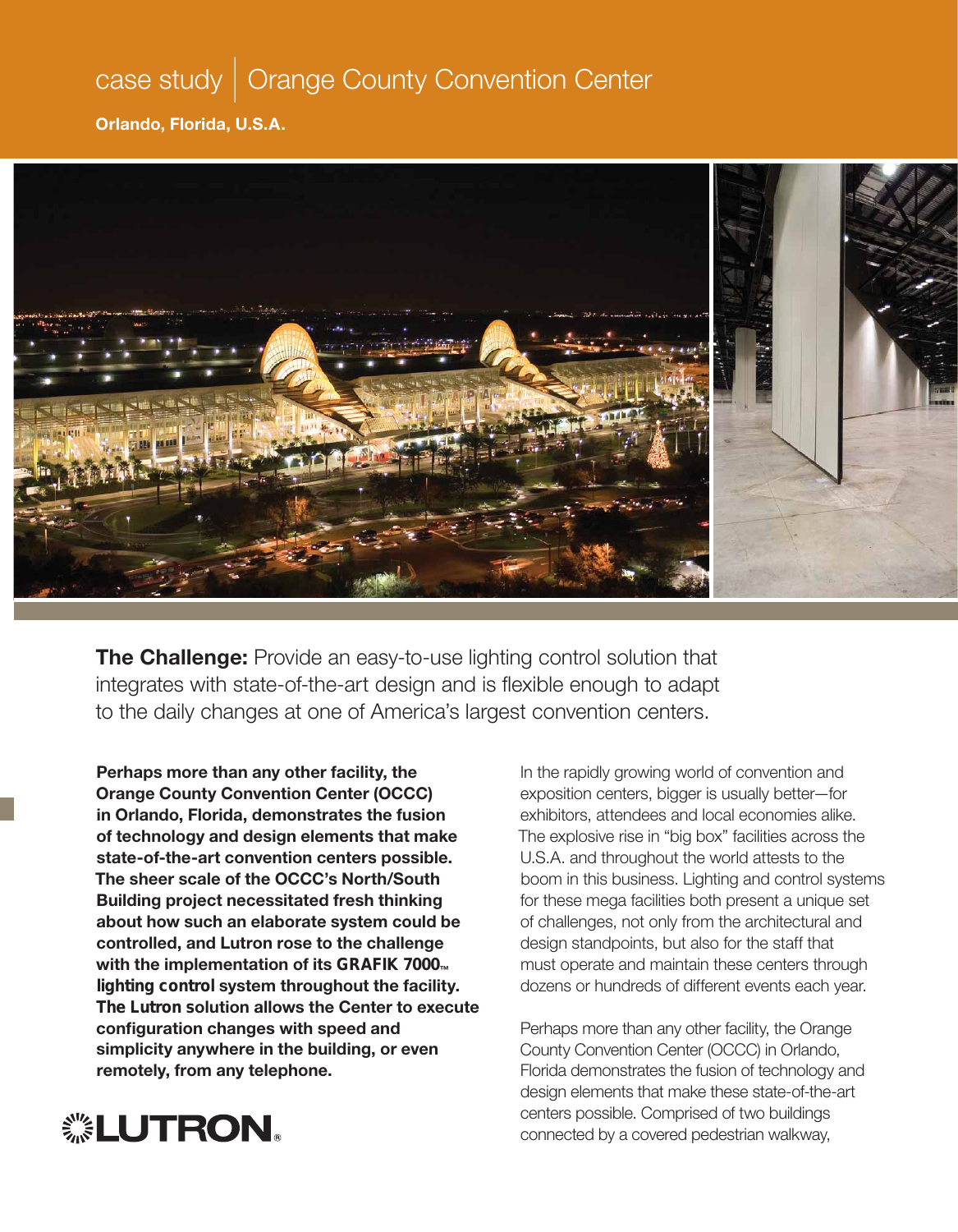

the Center offers 2.1 million square feet of exhibition space, and approximately 4.9 million additional square feet dedicated to meeting rooms, lobbies and support space, making the OCCC the second largest convention center in the country. While able to house even the most demanding trade shows, the Center's lighting is configurable through ten exhibit halls that can be set up as contiguous or discrete spaces though an array of automated partitions. This allows the facility to quickly customize itself for more intimate events such as lectures, pageants, performances and graduations, all of which can, and often do, run simultaneously.

### "Lutron is a company that treats its customers well."

#### **Greg Cyr**

Technical Services Supervisor, Orange County Convention Center

The challenge to design a lighting scheme with the versatility that OCCC's new North/South Building required fell to Robert Laughlin and Associates of Winter Park, Florida, which designed a system that could provide optimum flexibility for the Center's partitioning abilities, and would also utilize the abundant Florida sunshine to its best effect. The sheer scale of the project necessitated fresh thinking about how such an elaborate system could be controlled, and Lutron rose to the challenge with the implementation of its eLumen<sub>™</sub> system throughout the new building. The Lutron solution allows the Center to execute configuration changes with speed

and simplicity anywhere in the North/South Building, or even remotely, from any telephone.

The system began with the deployment of the Lutron GRAFIK 7000™ system. User interfaces were created for the Center's operations team with customized, graphical representations of the various spaces and configurations made possible by the OCCC's partitioning. These "pictures," which were generated by Lutron through AutoCAD drawings provided by the architect, make life simple for the Center's technical crew, which operates and maintains OCCC's lighting, audio, video and electronic signage infrastructure. The crew consists of five full-time operational technicians and two component-level repair technicians. A touch-screen interface controls hundreds of Lutron XP switching panels and GP dimming panels throughout the facility, which combine to give the North/South Building its infinite flexibility. Says OCCC Technical Services Supervisor Greg Cyr. "The benefit of the Lutron system over systems that I've used before is that you get this kind of control over dimmable scenes, as well as relays. In the exhibit hall for example, we have dimmable incandescent fixtures, and high intensity discharge fixtures. The Lutron system lets us quickly change from a trade show to a concert or anything in between."

The Lutron lighting system has been tied via automation to various "typical" configurations that the facility uses, but manual control is also available at the touch of a button for on-the-fly modifications. Using the customized graphical user interface, courtesy of the Lutron PictureIt™ software from the eLumen™ software suite, the Center's operator can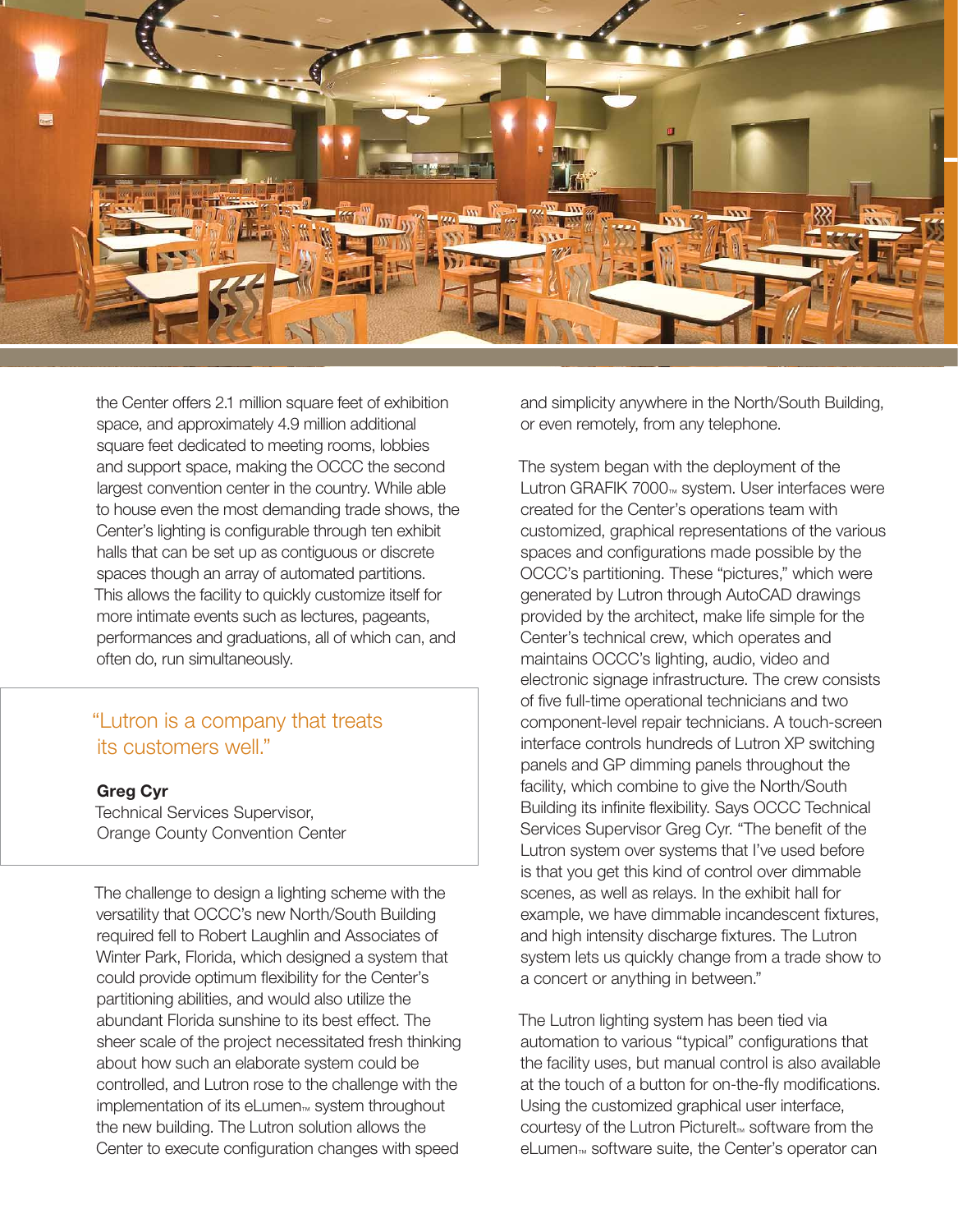### The fusion of technology and design



click on any fixture in the room and accommodate any special lighting requests. Best of all, it's possible to do all this remotely.

"I've seen lighting systems evolve from back in the early '80s, when you used to have to pencil in data info onto a paper card, and then feed the card into a reader. That has now evolved," says Cyr, with a chuckle. Indeed, the Lutron system has been designed to offer simplified yet granular remote control over any room or lighting component via Internet connection or in this case, by client request, even through the telephone. Says Cyr, "People call and ask can I have lights in the central lobby for cleaning or whatever. We can just pick up a phone, even our cell phone, put in the code, and voila."

Cyr worked closely with the lighting companies to devise an intuitive coding system that would make it simple to control the Center's lighting remotely. For example, the OCCC's Hall A gets a code of 1000, but since that Hall can be split into four rooms, additional codes follow logically, as 1002, 1003, and so on. The end user enters the code and the configuration is controlled. According to Cyr, "We also use four-digit codes to schedule the lighting through automation. When we receive a document detailing upcoming event activity, we use that to input a daily lighting schedule. However, we can always override them for non-scheduled daily activities."

Smooth daily operation for a facility of this size is the result of careful pre-planning, reliable technology and customer support, each of which have earned

Lutron a straight "A" from the OCCC. Lutron Associate Engineer Joe Malarkey reflects that "This was one of the largest jobs we've ever been involved with. We worked closely with 'in house' technicians and construction electricians. We had our field engineers onsite throughout the installation, after which we provided everyone with an instructional system for a week-long training session."

"People call and ask can I have lights in the central lobby for cleaning or whatever. We can just pick up a phone, even our cell phone, put in the code, and voila."

#### **Greg Cyr**

Technical Services Supervisor, Orange County Convention Center

As a county-controlled facility, the Center is required to have jobs of this type quoted out to various manufacturers, but the Center was looking for enhancements to the technology that had been implemented in its older, West Building. According to Lutron Senior Design and Development Engineer Michael Ratushny, who was closely involved in the project. "Our products have the Lutron patented Softswitch<sup>™</sup> technology, which has been tested to over a million cycles, and increases the life of the